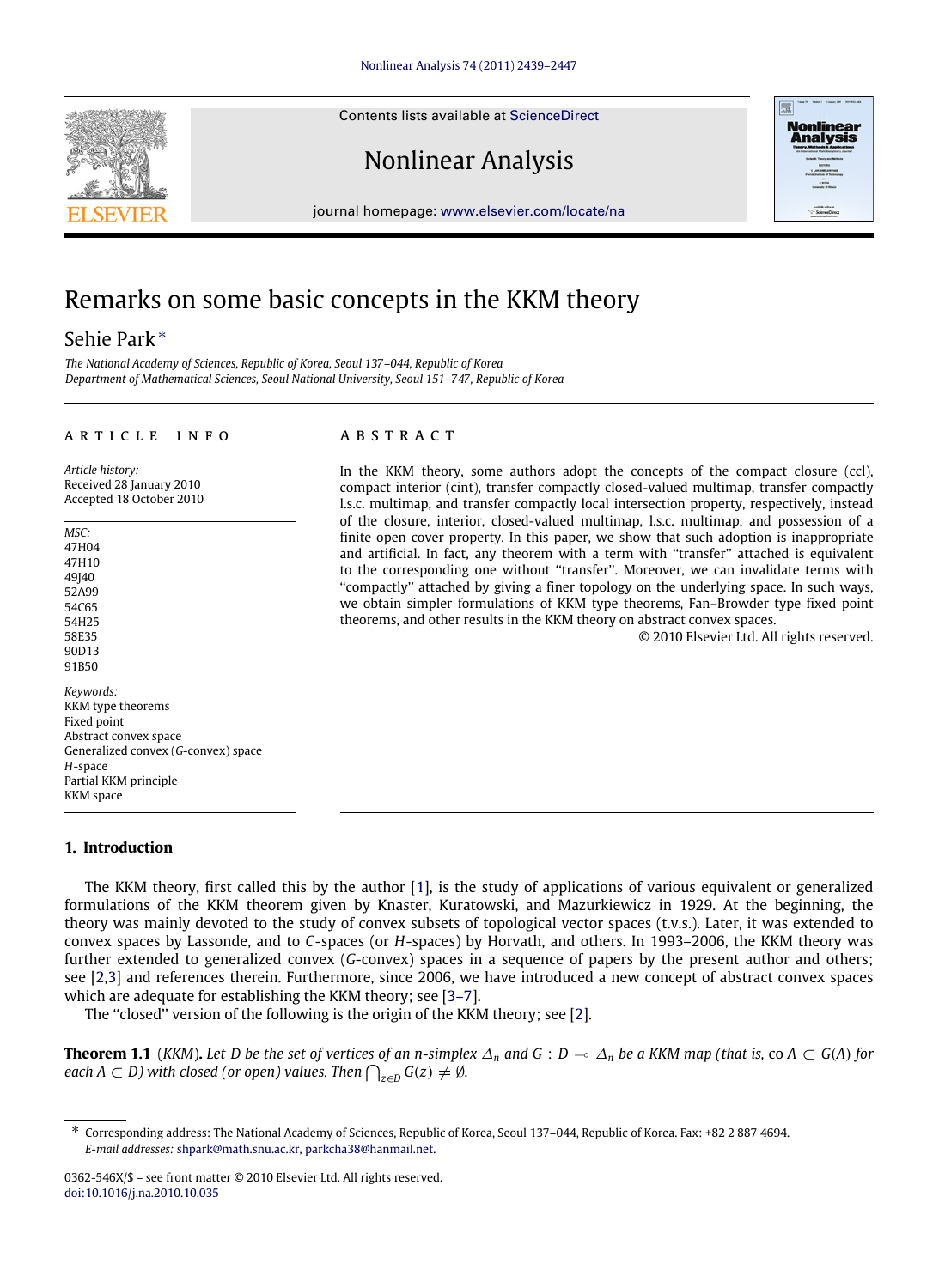Since 1995, there have appeared the concepts of the compact closure (ccl), compact interior (cint), transfer compactly closed-valued multimap, transfer compactly l.s.c. multimap, and transfer compactly local intersection property, respectively, instead of the basic concepts of the closure, interior, closed-valued multimap, l.s.c. multimap, and possession of a finite open cover property. The aim of introducing the above unfamiliar terms is to claim theorems of utmost generality, but, unfortunately, such terms are very difficult to check in practice and, in many cases, have no proper examples. Therefore they are artificial, impractical, and useless.

In our previous work [\[8\]](#page-8-3) in 2000, we showed that we can invalidate many such terms on *G*-convex spaces by replacing the original topology of the underlying space by a finer topology. However, in the last decade, a number of authors continued to use the inappropriate terms. Even in 2009, there were authors who were still using such obsolete terminology; we cite just a few examples: [\[9–13\]](#page-8-4).

In this paper, we show that such adoption of terms is inappropriate and artificial in the KKM theory of abstract convex spaces. In fact, any theorem with a term with ''transfer'' attached is equivalent to the corresponding one without ''transfer''. Moreover, we can invalidate terms with ''compactly'' attached by giving a finer topology on the underlying space. In such ways, we obtain simpler formulations of KKM type theorems, Fan–Browder type fixed point theorems, and other results in the KKM theory on abstract convex spaces. Consequently, we can upgrade the theory by eliminating the above-mentioned inappropriate terms and by stating theorems in more elegant forms.

#### **2. KKM type theorems**

Multimaps are also called simply maps. Let⟨*D*⟩ denote the set of all nonempty finite subsets of a set *D*. Recall the following from [\[3–7\]](#page-8-2):

**Definition 2.1.** An *abstract convex space* (*E*, *D*; Γ ) consists of a topological space *E*, a nonempty set *D*, and a multimap  $\Gamma : \langle D \rangle \to E$  with nonempty values  $\Gamma_A := \Gamma(A)$  for  $A \in \langle D \rangle$ .

For any  $D' \subset D$ , the  $\Gamma$ -*convex hull* of  $D'$  is denoted and defined by

 $\operatorname{co}_\Gamma D' := \bigcup \{ \Gamma_A \mid A \in \langle D' \rangle \} \subset E.$ 

A subset *X* of *E* is called a *Γ*-*convex subset* of  $(E, D; \Gamma)$  relative to *D'* if for any  $N \in \langle D' \rangle$ , we have  $\Gamma_N \subset X$ , that is,  $\operatorname{co}_{\varGamma}D'\subset X$ .

When  $D \subset E$ , the space is denoted by  $(E \supset D; \Gamma)$ . In such a case, a subset *X* of *E* is said to be  $\Gamma$ -*convex* if  $co \Gamma(X \cap D) \subset X$ ; in other words, *X* is  $\Gamma$ -convex relative to  $D' := X \cap D$ . If  $E = D$ , let  $(E; \Gamma) := (E, E; \Gamma)$ .

**Example 2.1.** There are plenty of examples of abstract convex spaces; see [3-8]. Here we give only two classes of them:

(I) A *generalized convex space* or a *G*-*convex space* (*X*, *D*; Γ )in the sense of Park is an abstract convex space such that for each *A* ∈  $\langle D \rangle$  with the cardinality  $|A| = n + 1$ , there exists a continuous function  $\phi_A : \Delta_n \to \Gamma(A)$  such that  $J \in \langle A \rangle$  implies  $\phi_A(\Delta_I) \subset \Gamma(J)$ .

Here,  $\Delta_n$  is the standard *n*-simplex with vertices  $\{e_i\}_{i=0}^n$  and  $\Delta_j$  its face corresponding to  $J \in \langle A \rangle$ ; that is, if  $A =$  $\{a_0, a_1, \ldots, a_n\}$  and  $J = \{a_{i_0}, a_{i_1}, \ldots, a_{i_k}\} \subset A$ , then  $\Delta_J = \overline{co}\{e_{i_0}, e_{i_1}, \ldots, e_{i_k}\}.$ 

The standard examples of *G*-convex spaces are any convex subset of a t.v.s., the Lassonde type convex spaces, and the Horvath type *H*-spaces; see [\[2\]](#page-8-1) and references therein. A *G*-convex space (*X*; Γ ) was called an *L*-space by Ben-El-Mechaiekh et al. There are many imitations or modifications of *G*-convex spaces; for example, other *L*-spaces, *FC*-spaces, φ*A*-spaces, *GFC*-spaces, and many others which can be made into *G*-convex spaces; see [\[4,](#page-8-5)[7,](#page-8-6)[14](#page-8-7)[,15\]](#page-8-8).

(II) A  $\phi_A$ -*space* (*X*, *D*; { $\phi_A$ }<sub> $A \in (D)$ </sub>) consists of a topological space *X*, a nonempty set *D*, and a family of continuous functions  $\phi_A : \Delta_n \to X$  (that is, singular *n*-simplexes) for  $A \in \langle D \rangle$  with  $|A| = n + 1$ . Every  $\phi_A$ -space can be made into a *G*-convex space; see [\[4,](#page-8-5)[14\]](#page-8-7). The so-called *FC*-spaces  $(X; \{\varphi_A\})$  due to Ding in [\[10–12\]](#page-8-9) are particular kinds of  $\phi_A$ -spaces for the case  $X = D$ . Later,  $\phi_A$ -spaces were called *GFC*-spaces in [\[13\]](#page-8-10).

**Definition 2.2.** Let  $(E, D; \Gamma)$  be an abstract convex space. If a multimap  $G: D \rightarrow E$  satisfies

$$
\Gamma_A \subset G(A) := \bigcup_{y \in A} G(y) \quad \text{for all } A \in \langle D \rangle,
$$

then *G* is called a *KKM map*.

**Definition 2.3.** The *partial KKM principle* for an abstract convex space (*E*, *D*; Γ ) is the statement that, for any closed-valued KKM map *G* : *D*  $\sim$  *E*, the family {*G*(*y*)}<sub>*y*∈*D*</sub> has the finite intersection property. The *KKM principle* is the statement that the same property *also* holds for any open-valued KKM map.

An abstract convex space is called a *KKM space* if it satisfies the KKM principle.

From the partial KKM principle we have a whole intersection property of the Fan type as follows [\[7,](#page-8-6) Theorem 2.9]: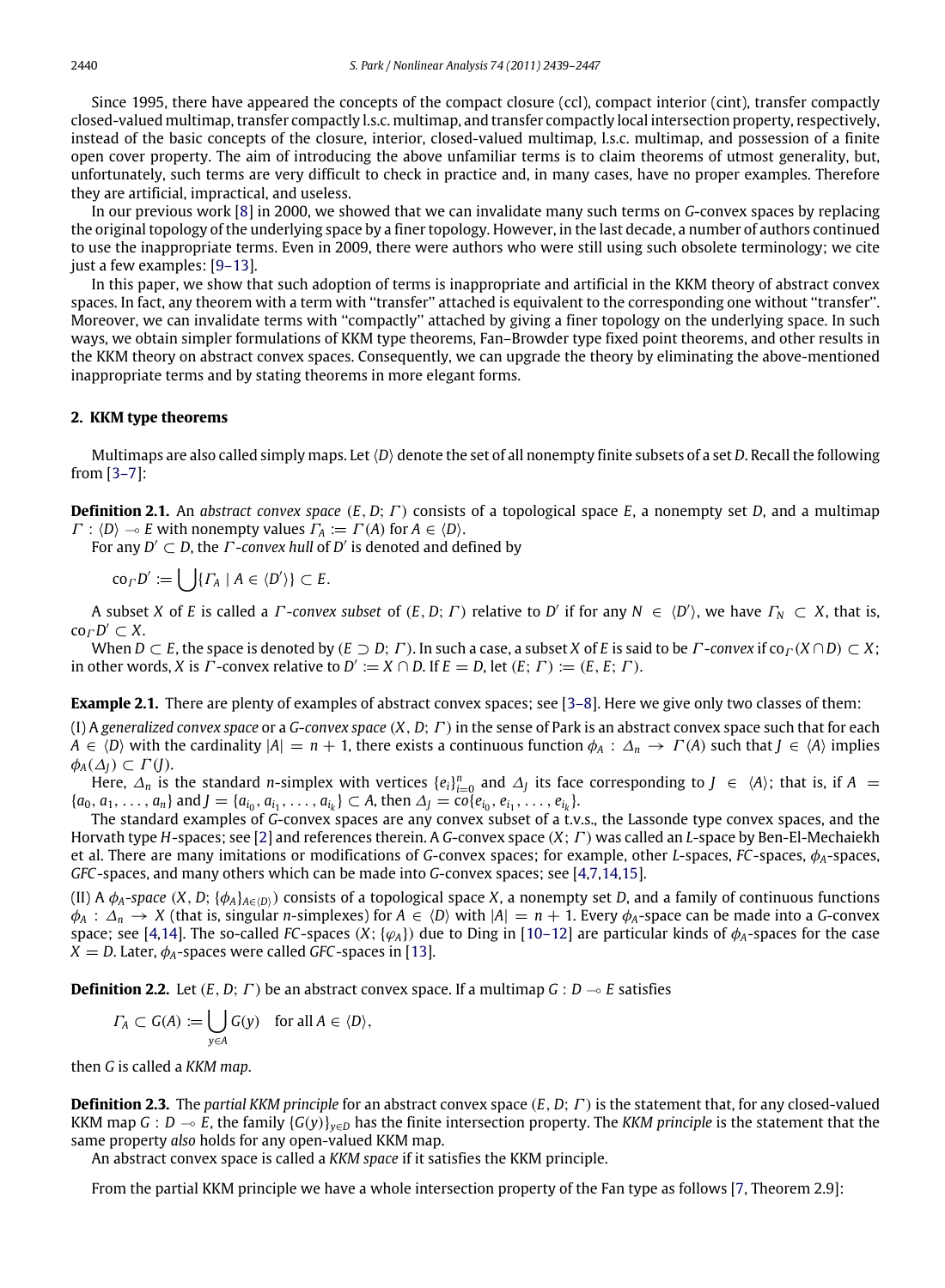- <span id="page-2-0"></span>(1) *G is closed-valued;*
- (2) *G is a KKM map; and*
- (3) *there exists a nonempty compact subset K of E such that one of the following holds:*
	- $(i)$   $K = E$ ;
	- (ii)  $K = \bigcap \{ G(z) \mid z \in M \}$  for some  $M \in \langle D \rangle$ ; or
	- (iii) for each  $N \in (D)$ , there exists a compact  $\Gamma$ -convex subset  $L_N$  of  $E$  relative to some  $D' \subset D$  such that  $N \subset D'$  and  $L_N \cap \bigcap$  $G(z)$  ⊂ *K*.

*Then*  $K \cap \bigcap \{G(z) \mid z \in D\} \neq \emptyset$ .

*z*∈*D*′

**Proof.** *Case* (i). In this case every *G*(*y*) is compact. Hence Case (i) reduces to (ii).

*Case* (ii). Since  $\{G(z) \mid z \in D\}$  has the finite intersection property, so does  $\{K \cap G(z) \mid z \in D\}$  in the compact set *K*. Hence it has the whole intersection property.

*Case* (iii). Suppose that  $K \cap \bigcap \{G(z) \mid z \in D\} = \emptyset$ . Then  $K \subset \bigcup \{X \setminus G(z) \mid z \in N\}$  for some  $N \in \langle D \rangle$  since *K* is compact. Let  $L_N$  be the compact  $\Gamma$ -convex subset of E in (iii). Define  $G': D' \to L_N$  by  $G'(z) := G(z) \cap L_N$  for  $z \in D'$ . Then  $A \in \langle D' \rangle$  implies  $\Gamma'_A := \Gamma_A \cap L_N \subset G(A) \cap L_N = G'(A)$  by (2); and hence  $G': D' \to L_N$  is a KKM map on  $(L_N, D'; \Gamma')$  with closed values. Since  $(X, D; \Gamma)$  satisfies the partial KKM principle, so does  $(L_N, D'; \Gamma')$ ; see [\[5,](#page-8-11) Lemma 2]. Hence,  $\{G'(z) \mid z \in D'\}$  has the finite  $S$  intersection property. Since  $L_N$  is compact,  $\bigcap \{G'(z) \mid z \in D'\} \neq \emptyset$  by Case (i). For any  $y \in \bigcap \{G'(z) \mid z \in D'\}$ , we have  $y \in K$ by (ii). However, since  $y \in K \subset \bigcup \{X \setminus G(z) \mid z \in N\}$ , we have  $y \notin G(z)$  for some  $z \in N \subset D'$ . This is a contradiction.

Therefore, we must have  $K \cap \bigcap \{G(z) \mid z \in D\} \neq \emptyset$ .  $\square$ 

Recall that conditions (i)–(iii) in [Theorem 2.1](#page-2-0) are usually called the compactness conditions or the coercivity conditions. [Theorem 2.1](#page-2-0) is a particular form of [\[7,](#page-8-6) Theorem 2.12] and its proof is given here for completeness. Case (iii) has numerous variations or particular forms appearing in a very large number of literature entries, but, as the above proof shows, it can be easily deduced from the compact Case (i), and hence it seems to be not a big problem to treat Case (iii).

For a multimap  $F : D \to X$ , we define a multimap  $\overline{F} : D \to X$  by  $\overline{F}(z) := \overline{F(z)}$  for all  $z \in D$ , where  $\overline{\phantom{F}}$  denotes the closure operator.

<span id="page-2-1"></span>From [Theorem 2.1,](#page-2-0) we can deduce an equivalent form of [\[6,](#page-8-12) Theorem 8.2]:

**Corollary 2.1.** Let  $(E, D; \Gamma)$  be an abstract convex space satisfying the partial KKM principle, and  $G : D \multimap E$  a map such that:

(1)  $\bigcap_{z \in D} G(z) = \bigcap_{z \in D} \overline{G(z)}$  (that is, G is transfer closed-valued);

- (2) *G is a KKM map; and*
- (3) *there exists a nonempty compact subset K of E such that either:*
	- (i) *K* ⊃  $\bigcap$ { $\overline{G(z)}$  | *z* ∈ *M*} for some *M* ∈  $\langle D \rangle$ ; or
	- (ii) for each  $N \in \langle D \rangle$ , there exists a compact  $\Gamma$ -convex subset  $L_N$  of  $X$  relative to some  $D' \subset D$  such that  $N \subset D'$  and

$$
K \supset L_N \cap \bigcap \{ \overline{G(z)} \mid z \in D' \}.
$$

*Then*  $K \cap \bigcap \{ G(z) \mid z \in D \} \neq \emptyset$ *.* 

**Proof.** Note that (1) implies

$$
K \cap \bigcap \{ \overline{G(z)} \mid z \in D \} \neq \emptyset \Longrightarrow K \cap \bigcap \{ G(z) \mid z \in D \} \neq \emptyset.
$$

Therefore, [Theorem 2.1](#page-2-0) works.

Note that condition (1) of [Theorem 2.1](#page-2-0) implies the condition (1) of [Corollary 2.1,](#page-2-1) and not conversely. However [Corollary 2.1](#page-2-1) reduces to [Theorem 2.1](#page-2-0) if *G* has closed values. Therefore, [Theorem 2.1](#page-2-0) and [Corollary 2.1](#page-2-1) are equivalent.

In view of this equivalency of [Theorem 2.1](#page-2-0) and [Corollary 2.1,](#page-2-1) any ''transfer'' versions of KKM type theorems can be easily deduced from the corresponding non-''transfer'' version even when they are practically or urgently necessary. Since every theorem in the KKM theory is based on [Theorem 1.1](#page-0-1) or the partial KKM principle, it is enough to treat only the non-''transfer'' version and this will not lose any generality.

**Example 2.2.** (I) [Corollary 2.1](#page-2-1) originates from Tian [\[16,](#page-8-13) Theorem 2]. He gave a definition as follows: Let *X* be a set and *Y* a topological space. A map  $G : X \to Y$  is said to be *transfer open-valued* [resp., *transfer closed-valued*] if for each  $x \in X$ ,  $y \in G(x)$  $[resp., y \not\in G(x)]$  implies that there exists a point  $x' \in X$  such that  $y \in \text{Int } G(x')$   $[resp., y \not\in \overline{G(x')}].$ 

Note that *G* is transfer open-valued iff  $G(X) := \bigcup_{x \in X} G(x) = \bigcup_{x \in X} \text{Int } G(x)$ ; and *G* is transfer closed-valued iff  $\bigcap_{x\in X} G(x) = \bigcap_{x\in X} \overline{G(x)}$ . These are simpler definitions than the original one.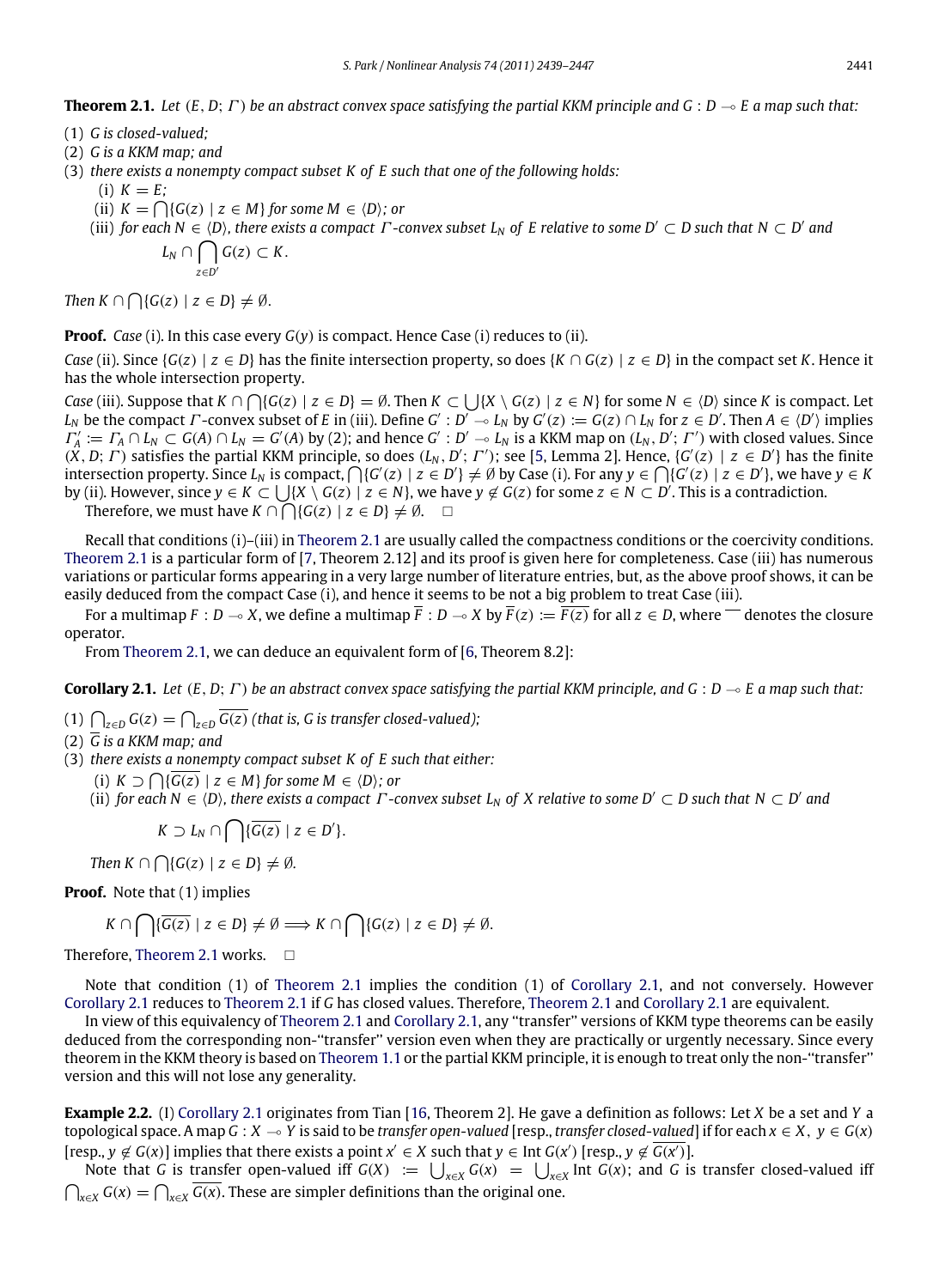(II) Notions more refined than the above definitions are due to Wu and Zhang [\[17\]](#page-8-14) as follows: A family  $\{D_\alpha \mid \alpha \in I\}$  of some subsets of a topological space *X* is called *closed* [resp., *open*] *transfer complete* if for each  $x \in X$  such that  $x \notin D_{\alpha_0}$  [resp.,  $x \in D_{\alpha_0}$ ] for some  $\alpha_0 \in I$ , there exists  $\alpha' \in I$  such that  $x \notin \overline{D_{\alpha'}}$  [resp.,  $x \in$  Int  $D_{\alpha'}$ ]. Obviously, if  $\{D_\alpha \mid \alpha \in I\}$  is a family of some closed [resp., open] subset of *X*, then it is closed [resp., open] transfer complete. A multimap  $T: Y \rightarrow X$  is said to be *transfer closed-valued* if the family  $\{T(v) | v \in Y\}$  is closed transfer complete.

These notions have disappeared recently in the sense that nobody seems to use them any more.

*Now is the proper time to discard such notions.*

### **3. Compact interiors and compact closures**

It should be noted that the conclusions of any KKM type theorems are certain set-theoretical intersection properties of multimap values of the KKM maps, and hence it is possible to change the topologies of the underlying spaces without loss of generality. For this purpose, we recall the following:

A topological space *X* is called a *compactly generated space* (or a *k*-*space*) iff the following condition holds:

 $(K)$  *A*  $\subset$  *X* is open [resp., closed] iff *A*  $\cap$  *K* is open [resp., closed] in *K* for each compact set *K* in *X* (that is, iff *A* is compactly open [resp., compactly closed]).

There are lots of examples of compactly generated spaces; see [\[18\]](#page-8-15).

An abstract convex space (*E*, *D*; Γ ) is said to have *finitely generated topology* iff the following condition holds:

 $(F)$   $A \subset E$  is open [resp., closed] iff  $A \cap F_N$  is open [resp., closed] in  $F_N$  for each  $N \in \langle D \rangle$  (that is, iff A is finitely open [resp., finitely closed]).

A convex subset of a topological vector space with the finite topology has the finitely generated topology, and any convex space in the sense of Lassonde [\[19\]](#page-8-16) has the finitely generated topology.

<span id="page-3-0"></span>The following shows that any *G*-convex space is a KKM space [\[8,](#page-8-3)[20\]](#page-8-17), and its proof is given here for completeness:

**Theorem 3.1.** *Let*  $(X, D; \Gamma)$  *be a G-convex space and*  $F : D \rightarrow X$  *a multimap such that:* 

- (1) *F has closed [resp., open] values; and*
- (2) *F is a KKM map.*

*Then*  ${F(z) \mid z \in D}$  *has the finite intersection property. Furthermore, if*

(3)  $\bigcap_{z \in M} \overline{F(z)}$  *is compact for some M*  $\in \langle D \rangle$ *,* 

*then we have*

$$
\bigcap_{z\in D}\overline{F(z)}\neq\emptyset.
$$

**Proof.** Let  $N := \{a_0, a_1, \ldots, a_n\} \in \langle D \rangle$ . Then there exists a continuous function  $\phi_N : \Delta_n \to \Gamma_N$  such that, for any  $0 \le i_0 < i_1 < \cdots < i_k \le n$ , we have

 $\phi_N(\text{co}\{e_{i_0}, e_{i_1}, \ldots, e_{i_k}\}) \subset \Gamma(\{a_{i_0}, a_{i_1}, \ldots, a_{i_k}\}) \cap \phi_N(\Delta_n).$ 

Since *F* is a KKM map, it follows that

$$
\text{co}\{e_{i_0}, e_{i_1}, \ldots, e_{i_k}\} \subset \phi_N^{-1}(\Gamma(\{a_{i_0}, a_{i_1}, \ldots, a_{i_k}\}) \cap \phi_N(\Delta_n)) \subset \bigcup_{j=0}^k \phi_N^{-1}(F(a_{i_j}) \cap \phi_N(\Delta_n)).
$$

Since  $F(a_{i_j})\cap\phi_N(\varDelta_n)$  is closed [resp., open] in the compact subset  $\phi_N(\varDelta_n)$  of  $\varGamma_N$ ,  $\phi_N^{-1}(F(a_{i_j})\cap\phi_N(\varDelta_n))$  is closed [resp., open] in  $\Delta_n$ . Note that  $e_i \sim \phi_N^{-1}(F(a_i) \cap \phi_N(\Delta_n))$  is a KKM map on  $\{e_0,e_1,\ldots,e_n\}$ . Hence, by the KKM [Theorem 1.1,](#page-0-1) we have

$$
\bigcap_{i=0}^n \phi_N^{-1}(F(a_i) \cap \Gamma_N) \supset \bigcap_{i=0}^n \phi_N^{-1}(F(a_i) \cap \phi_N(\Delta_n)) \neq \emptyset.
$$

This readily implies  $\Gamma_N \cap \bigcap_{z \in N} F(z) \neq \emptyset$ . The second conclusion is clear.  $\Box$ 

Note that any  $\phi_A$ -space satisfies [Theorem 3.1](#page-3-0) and its proof with  $\Gamma_A := \phi_A(\Delta_n)$ .

By closely examining the proof of [Theorem 3.1,](#page-3-0) we see that the values *F* (*z*) might be *compactly closed* [resp., *compactly open*] in *X*. Moreover, the proof works if we assume that, for each  $z \in D$  and  $N \in \langle D \rangle$ ,  $F(z) \cap \Gamma_N$  is closed [resp., open] in Γ*<sup>N</sup>* , instead of (1); that is, *F* has *finitely closed* [resp., *finitely open*] values; see [\[21\]](#page-8-18).

In fact, condition (1) of [Theorem 3.1](#page-3-0) can be replaced by the following:

(1) ′ *F has compactly closed [resp., compactly open] values; or*

(1) ′′ *F has finitely closed [resp., finitely open] values.*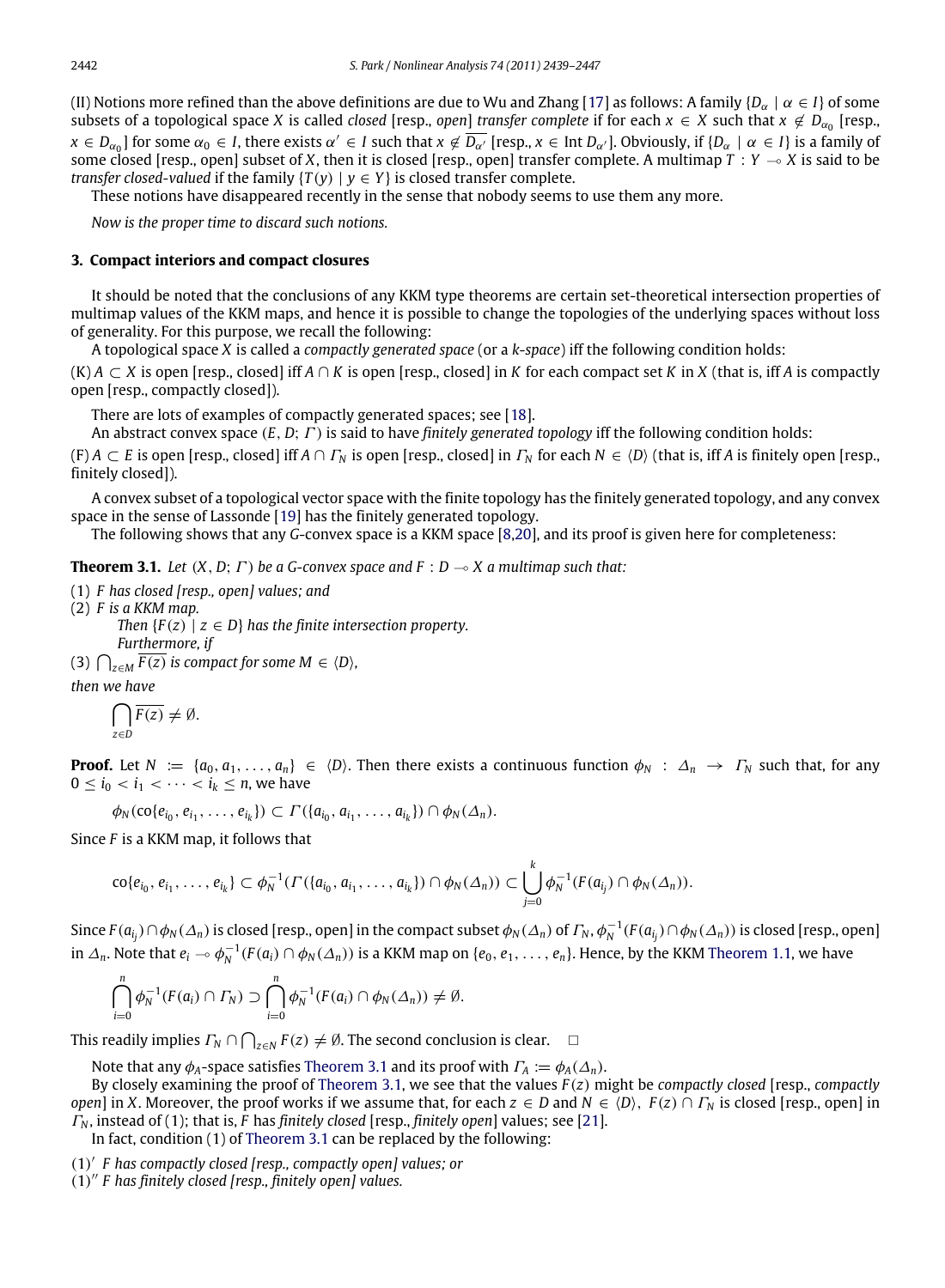However, by adopting the compactly generated topology on *X* or the finitely generated topology on (*X*, *D*; Γ ), it is easily seen that  $(1)'$  or  $(1)''$  simply implies  $(1)$ .

For a topological space  $(X, \mathcal{T})$ , the *compactly generated extension* of the topology  $\mathcal{T}$  is the new topology consisting of all compactly closed [resp., open] subsets. Similarly, for an abstract convex space (*E*, *D*; Γ ), the *finitely generated extension* of the original topology  $\mathcal T$  of *E* is the new topology consisting of all finitely closed [resp., open] subsets.

<span id="page-4-0"></span>In this way, we have the following modified form of [Theorem 3.1:](#page-3-0)

**Theorem 3.2.** *Let*  $(X, D; \Gamma)$  *be a G-convex space and G* :  $D \rightarrow X$  *a map such that:* 

(1) *G is compactly [resp., finitely] closed-valued;*

(2) *G is a KKM map; and*

(3) *the condition* (3) *of [Theorem](#page-3-0)* 3.1 *holds.*

*Then*  $\bigcap \{G(z) \mid z \in D\} \neq \emptyset$ *.* 

**Proof.** Let us replace the topology of *X* by its compactly [resp., finitely] generated extension. Then (*X*, *D*; Γ ) with this new topology is another *G*-convex space and satisfies the partial KKM principle. Moreover, *G* becomes a closed-valued KKM map. Then, [Theorem 3.1](#page-3-0) works. □

Note that [Theorems 3.1](#page-3-0) and [3.2](#page-4-0) are equivalent. Therefore, we can eliminate the term ''compactly'' or ''finitely'' in [Theorem 3.2](#page-4-0) without any loss of generality.

Such inappropriate terminology has a quite long history and appears even in the most recent literature:

**Example 3.1.** (I) For any given subset *A* of a topological space *X*, Ding [\[22](#page-8-19)[,23\]](#page-8-20) defined *the compact closure* and *the compact interior* of *A*, denoted by ccl(*A*) and cint(*A*), as

 $\text{ccl}(A) = \bigcap \{ B \subset X \mid A \subset B \text{ and } B \text{ is compactly closed in } X \},\$ and

 $\text{cint}(A) = \bigcup \{B \subset X \mid B \subset A \text{ and } B \text{ is compactly open in } X\},\$ respectively.

These do not mean the compactness of closure and interior, respectively. However, these are simply the closure and the interior of *A* whenever *X* has the compactly generated topology.

Similarly, ''*finitely* metrically closed sets'' in [\[24\]](#page-8-21) could be simplified.

(II) Moreover, Ding [\[22,](#page-8-19)[23\]](#page-8-20) extended the above definition as follows: Let *X* and *Y* be two topological spaces. A map  $G : X \to Y$ is said to be *transfer compactly open-valued* [resp., *transfer compactly closed-valued*] on *X* if for  $x \in X$  and for each nonempty compact subset K of Y,  $y\in G(x)\cap K$  [resp.,  $y\not\in G(x)\cap K$ ] implies that there exists a point  $x'\in X$  such that  $y\in \text{Int}_K(G(x')\cap K)$  $[resp., y \notin cl<sub>K</sub>(G(x') \cap K)].$ 

However, this concept reduces to that of being transfer open-valued [resp., transfer closed-valued] if we give *Y* the compactly generated topology.

Therefore, Ding's use of ''compactly'' open [resp., closed] sets does not generalize anything and is not practical. Recall that Ding misled many naive readers or followers for a long period by using ccl or cint, without giving any proper example. Recently he seems to be not using ccl and cint sometimes. But some naive followers are still using them. We give only a few examples that appeared in 2009.

(III) In 2009 [\[12\]](#page-8-22), its authors' definition of the extension of Park's better admissible class B of multimaps is incorrectly stated and, hence, results in [\[12\]](#page-8-22) cannot generalize anything. Moreover, in [\[12\]](#page-8-22) inappropriate terminology like *FC*-spaces, cint, ccl, and others due to Ding are adopted. Its authors claimed that their results generalize corresponding results due to Ding for *G*-convex spaces.

(IV) In 2009 [\[13\]](#page-8-10), its authors defined *GFC*-space as exactly the same as φ*A*-spaces and obtained the same KKM theorem. So their *GFC*-spaces can be made into *G*-convex spaces. Moreover, they adopted inappropriate terminology like cint, ccl, and transfer compactly open-valued maps due to Ding.

(V) In 2009 [\[9\]](#page-8-4), there appeared several false statements; see [\[25\]](#page-8-23). Moreover, its author used *transfer compactly lower semicontinuous real-valued functions.* Further, let *X* and *E* be two topological spaces and *Y* ⊂ *E*. A map *H* : *X*  $\sim$  *E* is said to be *transfer compactly open-valued with respect to Y if, for each*  $(x, y) \in X \times E$  *with*  $y \in H(x) \cap Y$ *, there exist*  $x \in X$ and a compactly open neighborhood  $O(y)$  of *y* in *Y* such that  $O(y) \subset H(x') \cap Y$ .

Again, its author did not give any proper example of these definitions.

## **4. The local intersection property**

<span id="page-4-1"></span>The (partial) KKM principle is equivalent to the following Fan–Browder type fixed point theorem [\[6,](#page-8-12)[26\]](#page-8-24):

**Theorem 4.1.** An abstract convex space  $(X, D; \Gamma)$  satisfies the partial KKM principle iff for any maps  $S: D \to X, T: X \to X$ *satisfying*

(1)  $S(z)$  *is open for each*  $z \in D$ ;

 $(2)$  *for each*  $y \in X$ , co<sub>Γ</sub>  $S$ <sup>−</sup> $(y)$  ⊂  $T$ <sup>−</sup> $(y)$ *; and* 

 $(3)$   $X = \bigcup_{z \in N} S(z)$  for some  $N \in \langle D \rangle$ ,

*T* has a fixed point  $x_0 \in X$ ; that is,  $x_0 \in T(x_0)$ .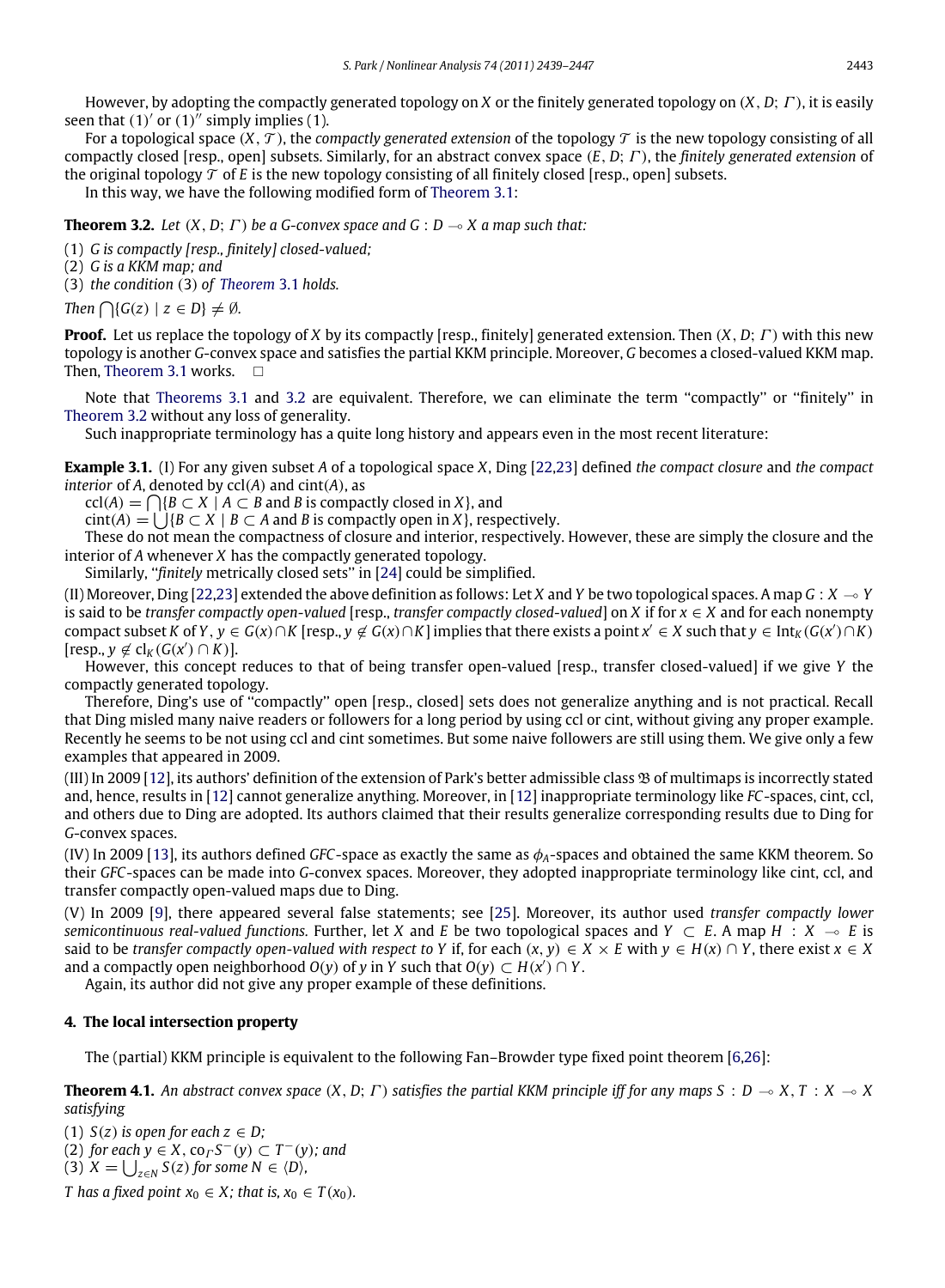*An abstract convex space* (*X*, *D*; Γ ) *is a KKM space iff the above condition also holds for any map S* : *D* ( *X satisfying*

(1)<sup> $\prime$ </sup>  $S(z)$  is closed for each  $z \in D$ 

*instead of* (1)*.*

<span id="page-5-0"></span>**Corollary 4.1.** Let  $(X; \Gamma)$  be an abstract convex space satisfying the partial KKM principle and  $S: X \to X$  a map such that

(4)  $X = \bigcup \{ \text{Int } S^{-}(z) \mid z \in N \} \text{ for some } N \in \langle X \rangle$ *.* 

*Then there exists a point*  $x_0 \in X$  *such that*  $x_0 \in$  co<sub> $\Gamma$ </sub>  $S(x_0)$ *.* 

**Proof.** In [Theorem 4.1,](#page-4-1) replace *S* by Int *S*<sup>-</sup>. Then (1) holds. Define  $T : X \to X$  by  $T^-(y) := \text{co}_T S(y)$  for  $y \in X$ . Then  $co_\Gamma(\text{Int }S^-)^-(y) \subset co_\Gamma S(y) = T^-(y)$ , and hence (2) follows. Moreover, (4) implies (3). Therefore, by [Theorem 4.1,](#page-4-1) *T* has a fixed point  $x_0 \in X$ , that is,  $x_0 \in T^-(x_0) = \text{co}_\Gamma S(x_0)$ .  $\Box$ 

[Corollary 4.1](#page-5-0) implies the original Fan–Browder fixed point theorem when *X* is a compact convex subset of a topological vector space.

From [Corollary 4.1,](#page-5-0) we have the following equivalent form:

**Corollary 4.2.** *If we replace* (4) *in [Corollary](#page-5-0)* 4.1 *by:*

 $(4)'$   $\bigcup$ {*S*<sup>−</sup>(*z*) | *z* ∈ *X*} =  $\bigcup$ {Int *S*<sup>−</sup>(*z*) | *z* ∈ *X*} (or *S*<sup>−</sup> is transfer open-valued) and if *X* is compact, then either:

- (a) *there exists an*  $x_0 \in X$  *such that*  $S(x_0) = \emptyset$ *; or*
- (b) *there exists an*  $x_1 \in X$  *such that*  $x_1 \in$  co<sub> $\Gamma$ </sub>  $S(x_1)$ *.*

**Proof.** Suppose that for any  $x \in X$ , there exists a  $z \in X$  such that  $z \in S(x)$  or  $x \in S^-(z)$ . Then  $(4)'$  implies  $X = \bigcup \{\text{Int } S^-(z) \mid S^-(z) = \text{Int } S^-(z) \}$  $z \in X$ }. If *X* is compact, this implies (4), and hence (b) holds by [Corollary 4.1.](#page-5-0)  $\Box$ 

The point  $x_0$  in (a) is called a *maximal element* of *S*; see [\[27\]](#page-8-25).

- **Example 4.1.** (I) The origins of [Theorem 4.1](#page-4-1) are due to Fan and Browder. Browder's method is based on a continuous selection theorem and the Brouwer fixed point theorem. Sonnenschein weakened the openness assumption of Fan as in (4) ′ ; see [\[27\]](#page-8-25).
- (II) Note that condition (4) originates from Tarafdar [\[28\]](#page-8-26). It is clear that (4) implies that *S* <sup>−</sup> is transfer open-valued, and not conversely.
- (III) In 1996, Wu and Shen [\[29\]](#page-8-27) gave the following definition: For topological spaces *X* and *Y*, a map  $G : X \to Y$  is said to have *the local intersection property* on *X* if for each  $x \in X$  with  $G(x) \neq \emptyset$ , there exists an open neighborhood  $N(x)$  of *x* in *X* such that  $\bigcap_{z \in N(x)} G(z) \neq \emptyset$ . Note that if *G* has open inverse images *G*<sup>−</sup>(*y*), then *G* has the local intersection property. In [\[29\]](#page-8-27), Browder's selection method is incorrectly stated there as due to Yannelis and Prabhakar.

Since then a large number of authors have investigated almost trivial equivalent conditions of the local intersection property or more general artificial properties.

It is easily seen that if *G* has nonempty values, then *G* has the local intersection property [\[29\]](#page-8-27) if and only if *G* <sup>−</sup> is transfer open-valued [\[14\]](#page-8-7) and if and only if condition (4) ′ holds for *G* = *S*. It is also stated that *G* is *transfer open inversed valued* in [\[24\]](#page-8-21).

- (IV) In 1999, Ding [\[30\]](#page-8-28) refined the above notion as follows: A map  $G : X \rightarrow Y$  is said to have the *compactly local intersection property* on *X* if  $G|_K$  has the local intersection property for any nonempty compact subset *K* of *X*.
- As we mentioned several times, Ding's notion reduces to the usual one if we adopt the compactly generated topology. (V) In 2009 [\[12\]](#page-8-22), its authors adopt the peculiar concept cint, ccl, the transfer compactly closedness, and the compact local intersection property. Ding's routine claim that his *FC*-spaces contain *L*-convex spaces and *G*-convex spaces is repeated here. They give an incorrect example of an *FC*-space which is not an *L*-convex space. Here *L*-convex spaces mean *L*spaces due to Ben-El-Mechaiekh et al.

#### **5. Transfer lower semicontinuity**

<span id="page-5-1"></span>In order to discuss other terminology, we consider the following generalized form of Tan et al. [\[31,](#page-8-29) Theorem 2.1]:

**Theorem 5.1.** Let  $(X, D; \Gamma)$  be an abstract convex space satisfying the partial KKM principle, X compact and  $f : X \times D \to \overline{\mathbb{R}}$  =  $\mathbb{R} \cup \{-\infty, +\infty\}$  *a function such that for each r*  $\in \mathbb{R}$ *:* 

(1)  $\bigcup_{z \in D} \{x \in X \mid f(x, z) > r\} = \bigcup_{z \in D} \text{Int}\{x \in X \mid f(x, z) > r\};$  and

(2) *the map z*  $\longmapsto$   $\overline{\{x \in X \mid f(x, z) \leq r\}}$  *is KKM on D.* 

*Then there exists*  $x^* \in X$  *such that*  $f(x^*, z) \leq r$  *for all*  $z \in D$ *.*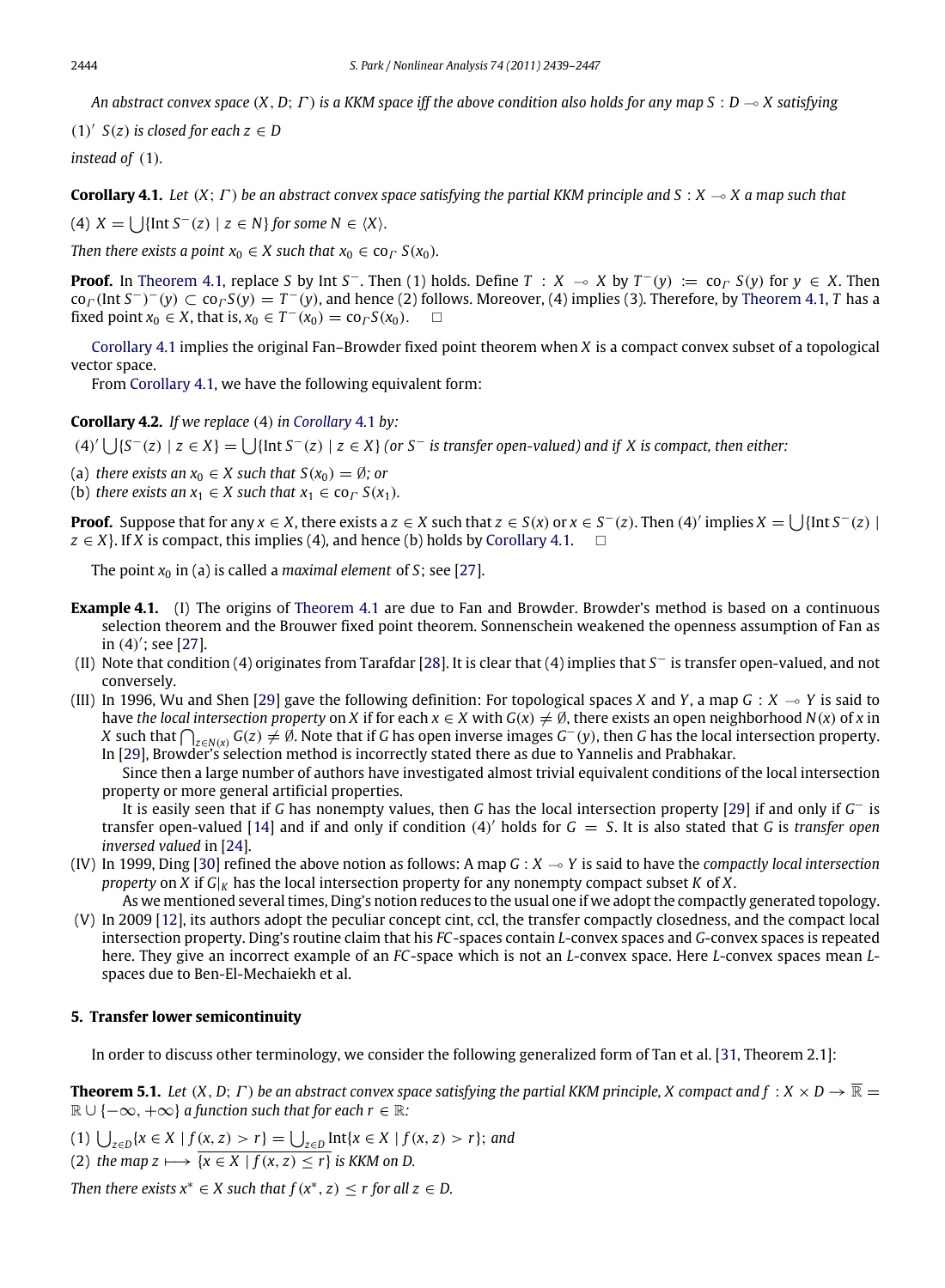**Proof.** Let  $F : D \to X$  be defined by  $F(z) := \{x \in X \mid f(x, z) \le r\}$  for  $z \in D$ . Then  $\overline{F} : D \to X$  is a closed-valued KKM map on a compact abstract convex space  $(X, D; \Gamma)$  satisfying the partial KKM principle. Note that (1) is equivalent to  $\bigcap_{z\in D} F(z) = \bigcap_{z\in D} \overline{F(z)}$ . Therefore, by [Corollary 2.1,](#page-2-1) we have  $x^* \in \bigcap_{z\in D} F(z)$ . This implies the conclusion. □

**Example 5.1.** (I) Note that (1) simply tells us that *F* is transfer closed-valued.

This fact is defined by Wu and Zhang [\[17\]](#page-8-14) as follows: For a set *X*, a topological space *Y*, and  $f: X \times Y \to \mathbb{R}$ ,  $f(x, y)$  is said to be *W*-*lower* [resp., *W*-*upper*] *semicontinuous* in *y* if for each  $y \in Y$  and each  $r \in \mathbb{R}$  with  $\{x \in X \mid f(x, y) > r\} \neq$  $\emptyset$  [resp.,  $\{x \in X \mid f(x, y) < r\} \neq \emptyset$ ], there exists  $x' \in X$  such that  $y \in \text{Int}\{z \in Y \mid f(x', z) > r\}$  [resp.,  $y \in \text{Int}\{z \in Y \mid f(x', z) > r\}$ ]  $f(x', z) > r$ ].

- Obviously, if *f*(*x*, *y*) is lower (upper) semicontinuous in *y*, then *f*(*x*, *y*) is *W*-lower (*W*-upper) semicontinuous in *y*. (II) Moreover, Tian [\[16\]](#page-8-13) and Wu and Li [\[32\]](#page-8-30) defined the following: For a topological space *X* and a set *Y*, a function  $f: X \times Y \to \mathbb{R}$  is said to be *transfer lower* [resp., *transfer upper*] *semicontinuous* about *x* on *X* if for each  $r \in \mathbb{R}$ , and each  $x \in X$  and  $y \in Y$ ,  $f(x, y) > r$ [resp.,  $f(x, y) < r$ ] implies that there exists an open neighborhood  $N(x)$  of *x* and a point  $y' \in Y$  such that  $f(z, y') > r$  [resp.,  $f(z, y') < r$ ] for all  $z \in N(x)$ .
- (III) Wu and Li [\[32\]](#page-8-30) also noted that: If *f* is lower [resp., upper] semicontinuous in *x*, then *f* is transfer lower [resp., transfer upper] semicontinuous about *x* on *X*. If a function  $f: X \times Y \to \mathbb{R}$  is transfer lower [resp., transfer upper] semicontinuous about *x* on *X*, then the marginal function  $x \mapsto \sup_{y \in Y} f(x, y)$  is lower semicontinuous [resp.,  $x \mapsto \inf_{y \in Y} f(x, y)$  is upper semicontinuous]. The converse is not true.
- (IV) Further, Ding [\[30\]](#page-8-28) obtained more general terminology as follows: Let *X* and *Y* be two topological spaces,  $\lambda \in \mathbb{R}$ , and *T* : *X*  $\sim$  *Y* a multimap. A function  $\phi$  : *X* × *Y* × *X*  $\rightarrow$  R is said to be  $\lambda$ -transfer compactly upper semicontinuous in *x* with respect to *T* if for each compact subset *K* of *X*, { $z \in X \mid \sup_{y \in T(x)} \phi(x, y, z) < \lambda$ }  $\neq \emptyset$  implies that there exists an open neighborhood  $N(x)$  of x and a point  $z' \in X$  such that  $\sup_{y \in T(u)} \phi(u, y, z') < \lambda$  for all  $u \in N(x) \cap K$ . If we define a multimap  $G : X \to Y$  by  $G(x) = \{z \in X \mid \sup_{y \in T(x)} \phi(x, y, z) < \lambda\}$ , then *G* has the compactly local intersection property if and only if  $φ(x, y, z)$  is  $λ$ -transfer compactly upper semicontinuous in *x* with respect to *T*.

Therefore,  $\phi$  is  $\lambda$ -transfer compactly upper semicontinuous in x with respect to T if and only if

$$
\bigcup_{x\in X}\left\{z\in X\mid \sup_{y\in T(x)}\phi(x,y,z)<\lambda\right\}=\bigcup_{x\in X}\text{Int}\left\{z\in X\mid \sup_{y\in T(x)}\phi(x,y,z)<\lambda\right\},
$$

or if and only if the map  $F : X \rightarrow Y$  defined by

$$
F(x) = \left\{ z \in X \mid \sup_{y \in T(x)} \phi(x, y, z) \ge \lambda \right\} \quad \text{for } x \in X
$$

is transfer closed-valued, whenever we adopt the compactly generated topology on *X*.

It should be emphasized that, sometimes, the analytical expression is more informative than any artificial terminology. Note that [Theorem 5.1](#page-5-1) is an example of equilibrium theorems. There are lots of generalized forms of [Theorem 5.1](#page-5-1) with various compactness conditions.

#### **6. For abstract convex spaces (** $X \supseteq D$ **;**  $\Gamma$ )

For a *G*-convex space  $(X \supset D; \Gamma)$ , a subset *Y* of *X* is called a *G*-convex subspace of  $(X \supset D; \Gamma)$  if  $(Y, Y \cap D; \Gamma')$  is a *G*-convex space where  $\Gamma'_A := \Gamma_A \cap Y$  for  $A \in \{Y \cap D\}$ . For *H*-spaces, many authors use the name weakly *H*-convex subsets for *G*-convex subspaces. We will not list any such examples. Recall that such concepts are extended to a Γ -*convex subset* of  $(E, D; \Gamma)$  relative to  $D' \subset D$ .

<span id="page-6-0"></span>For an abstract convex space (*E* ⊃ *D*; Γ ), there have appeared many formulations of the following KKM theorem:

**Theorem 6.1.** *Let* (*X* ⊃ *D*; Γ ) *be an abstract convex space satisfying the partial KKM principle, K a nonempty compact subset of E, and F : D*  $\sim$  *X a multimap such that:* 

(1)  $\bigcap_{z \in D} F(z) = \bigcap_{z \in D} \overline{F(z)};$ 

(2) *F is a KKM map; and*

(3) *for each N* ∈ ⟨*D*⟩*, there exists a compact* Γ *-convex subset L<sup>N</sup> of X containing N such that*

$$
L_N\cap\bigcap\{\overline{F(z)}\mid z\in L_N\cap D\}\subset K.
$$

*Then*  $K \cap \bigcap \{F(z) \mid z \in D\} \neq \emptyset$ *.* 

**Proof.** Choose  $D' := L_N \cap D$  in [Theorem 2.1](#page-2-0) for Case (iii). Then Theorem 2.1 works.  $\Box$ 

Note that theorems of this type can be invalidated in view of [Theorem 2.1:](#page-2-0)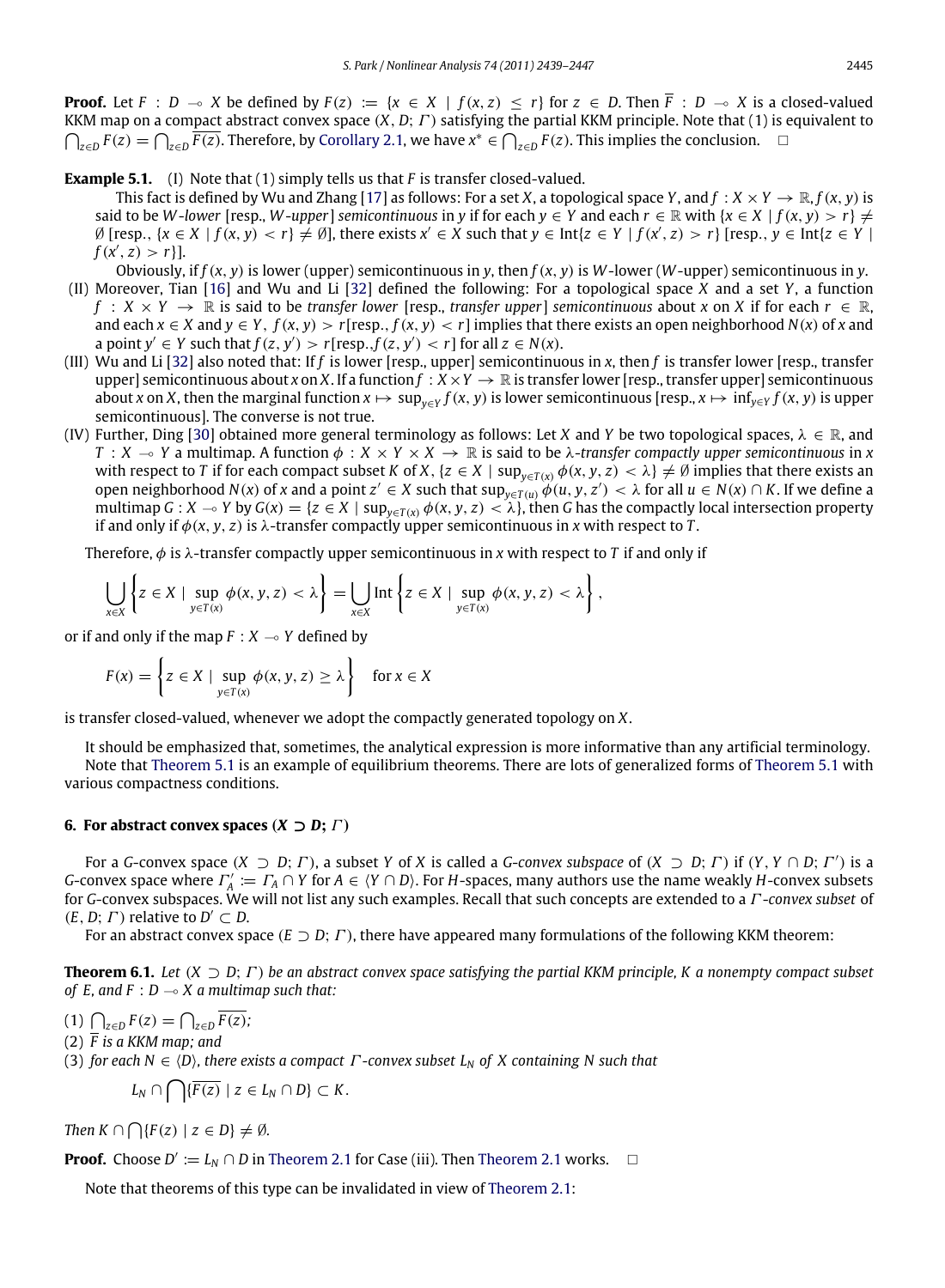- **Example 6.1.** (I) For a convex subset *X* of a Hausdorff topological vector space and  $\emptyset \neq D \subset X$ , Tian [\[16,](#page-8-13) Theorems 2 and 3] obtained particular forms of [Theorem 6.1](#page-6-0) adopting one of the following conditions instead of (3):
	- (2c) There is a nonempty subset  $D_0$  of  $D$  such that the intersection  $\bigcap_{z\in D_0} F(z)$  is compact and  $D_0$  is contained in a compact convex subset of *X*.
	- (3c) There is a nonempty subset  $D_0 \subset D$  such that for each  $x \in X \setminus D_0$  there exists a point  $z \in D_0$  with  $x \notin \overline{F(z)}$  and  $D_0$ is contained in a compact convex subset of *X*.
	- Tian [\[16\]](#page-8-13) applied his theorems to obtain a Fan type minimax inequality, existence of maximal elements, existence of a price equilibrium, and solutions of the complementarity problems.
- (II) Ding [\[22,](#page-8-19) Corollaries 3.1 and 3.2] restated Tian's results by adopting terminology like transfer compactly closed sets and compact closure, and claimed that his results improve on the corresponding ones of Tian.
- (III) Chang et al. [\[33,](#page-8-31) Lemma 2.2] obtained a particular form of [Theorem 6.1](#page-6-0) for an *H*-space (*X*; Γ ).
- $(K)$  Lin and Park [\[34,](#page-8-32) Lemma 1] obtained [Theorem 6.1](#page-6-0) for *G*-convex spaces with  $X = D$ .

As in our previous works [\[8,](#page-8-3)[35\]](#page-8-33), a form of [Theorem 6.1](#page-6-0) for *G*-convex spaces can have more than a dozen equivalent formulations. Here we give just one example, as follows.

<span id="page-7-0"></span>The following popular form of the generalized Fan–Browder fixed point theorem is equivalent to [Theorem 6.1:](#page-6-0)

**Theorem 6.2.** *Let* (*X* ⊃ *D*; Γ ) *be an abstract convex space satisfying the partial KKM principle, K a nonempty compact subset of X, and S :*  $X \rightarrow D$ *, T :*  $X \rightarrow X$  *multimaps. Suppose that:* 

(1) for each 
$$
x \in X
$$
,  $M \in \langle S(x) \rangle$  implies  $\Gamma_M \subset T(x)$ ;

(2)  $K$  ⊂  $\bigcup$ {Int  $S^{-}(z) \mid z \in D$ }*;* and

(3) *for each N* ∈ ⟨*D*⟩*, there exists a compact* Γ *-convex subset L<sup>N</sup> of X containing N such that*

$$
L_N \setminus K \subset \bigcup \{ \text{Int } S^-(z) \mid z \in L_N \cap D \}.
$$

*Then T has a fixed point.*

- **Example 6.2.** (I) There are more general formulations of [Theorem 6.2](#page-7-0) mainly due to the author, and many particular forms are still arising. Moreover, the origin of conditions (3) in [Theorems 6.1](#page-6-0) and [6.2](#page-7-0) is due to Chang [\[36\]](#page-8-34); they are generalizations of Ky Fan's original conditions, and have been adopted by the present author since 1992. However, still many authors are using particular forms of conditions (3) in [Theorems 6.1](#page-6-0) and [6.2.](#page-7-0) In the following, we list just a few particular forms of [Theorem 6.2.](#page-7-0)
- (II) Tan and Zhang  $[37,$  Theorems 3.1–3.3] obtained particular forms of [Theorem 6.2](#page-7-0) for the case where  $X = D = K$  is compact. Moreover, they had to assume the Hausdorffness of *X* contrary to their claim.
- (III) Let *X* be a convex subset of a topological vector space and *G* : *X* ( *X* a map such that *G* <sup>−</sup>(*y*) is compactly open for each *y* ∈ *X*. Ding and Yuan [\[38,](#page-8-36) Theorem 2.2] showed that there exists *x* ∈ *X* such that *x* ∈ co *G*(*x*) under the assumption that

(c) *there exist a nonempty compact convex subset*  $X_0$  *and a nonempty compact subset K of X such that, for each*  $x \in X \setminus K$ *, we have that* co  $(X_0 \cup \{x\}) \cap$  co  $G(x) \neq \emptyset$ .

We show that their result follows from [Theorem 6.2](#page-7-0) under the assumption that  $G(x) \neq \emptyset$  for all  $x \in X$ . Let  $X = D$  and  $S = T =$  co *G*. Then  $T(x)$  is nonempty convex for each  $x \in X$ , and  $S^{-}(y) =$  (co  $G$ )<sup>-</sup>(*y*) is easily seen to be open as  $G^{-}(y)$  is open for each  $y \in X$ . This shows that the conditions (1) and (2) of [Theorem 6.2](#page-7-0) hold.

We claim that (c) implies condition (3) of [Theorem 6.2.](#page-7-0) For any  $N \in \langle X \rangle$ , let  $L_N := \text{co } (X_0 \cup N)$ . Then  $L_N$  is a compact convex subset of X as so is  $X_0$ . For any  $x \in L_N \setminus K$ , by (c) there exists  $az \in \text{co } (X_0 \cup \{x\}) \cap \text{co } G(x)$  and hence  $z \in L_N \cap D$ and *z* ∈ co *G*(*x*) = *S*(*x*). Therefore, *x* ∈ *S*<sup>−</sup>(*z*) = (co *G*)<sup>−</sup>(*z*) = Int(co *G*)<sup>−</sup>(*z*) = Int *S*<sup>−</sup>(*z*). Therefore, (3) holds. Now, by [Theorem 6.2,](#page-7-0) there exists an  $x \in X$  such that  $x \in T(x) = \text{co } G(x)$ .

Finally, we obtain a simpler formulation of [Theorem 6.2](#page-7-0) as follows:

**Theorem 6.3.** *Let* (*X* ⊃ *D*; Γ ) *be an abstract convex space satisfying the partial KKM principle, K a nonempty subset of X, and*  $S: X \rightarrow D, T: X \rightarrow X$  multimaps. Suppose that:

- (1)<sup>'</sup> for each  $x \in X$ ,  $M \in \langle S(x) \rangle$  *implies*  $\Gamma_M \subset T(x)$ ;
- (2)<sup>*'*</sup>  $K$  ⊂  $\bigcup$ {Int  $S^{-}(z)$  |  $z \in N$ } for some  $N \in \langle D \rangle$ *; and*
- (3) ′ *there exists a* Γ *-convex subset L<sup>N</sup> of X containing N such that*

$$
L_N \setminus K \subset \bigcup \{\text{Int } S^-(z) \mid z \in M\}
$$

*for some M*  $\in \langle L_N \cap D \rangle$ *.* 

*Then T has a fixed point in L<sup>N</sup> .*

**Proof.** Note that  $K \subset \bigcup \{ \text{Int } S^-(z) \mid z \in N \}$  for some  $N \in \langle D \rangle$ . For this  $N$ , we have an abstract convex space  $(L_N, L_N \cap D; \Gamma')$ as in (3)', where  $\Gamma' := \Gamma|_{\langle L_N \cap D \rangle}$ . In this subspace  $L_N$ , we have

$$
L_N = (L_N \setminus K) \cup (L_N \cap K) \subset \bigcup \{\text{Int } S^-(z) \mid z \in M \cup N\},\
$$

where  $M\cup N \in \langle L_N\cap D\rangle$ . Therefore, by [Theorem 4.1](#page-4-1) with  $S|_{L_N}: L_N\to L_N\cap D$  and  $T|_{L_N}:=\text{co}_{\Gamma'}(S|_{L_N})$  instead of S and T, respectively, the conclusion follows.  $\square$